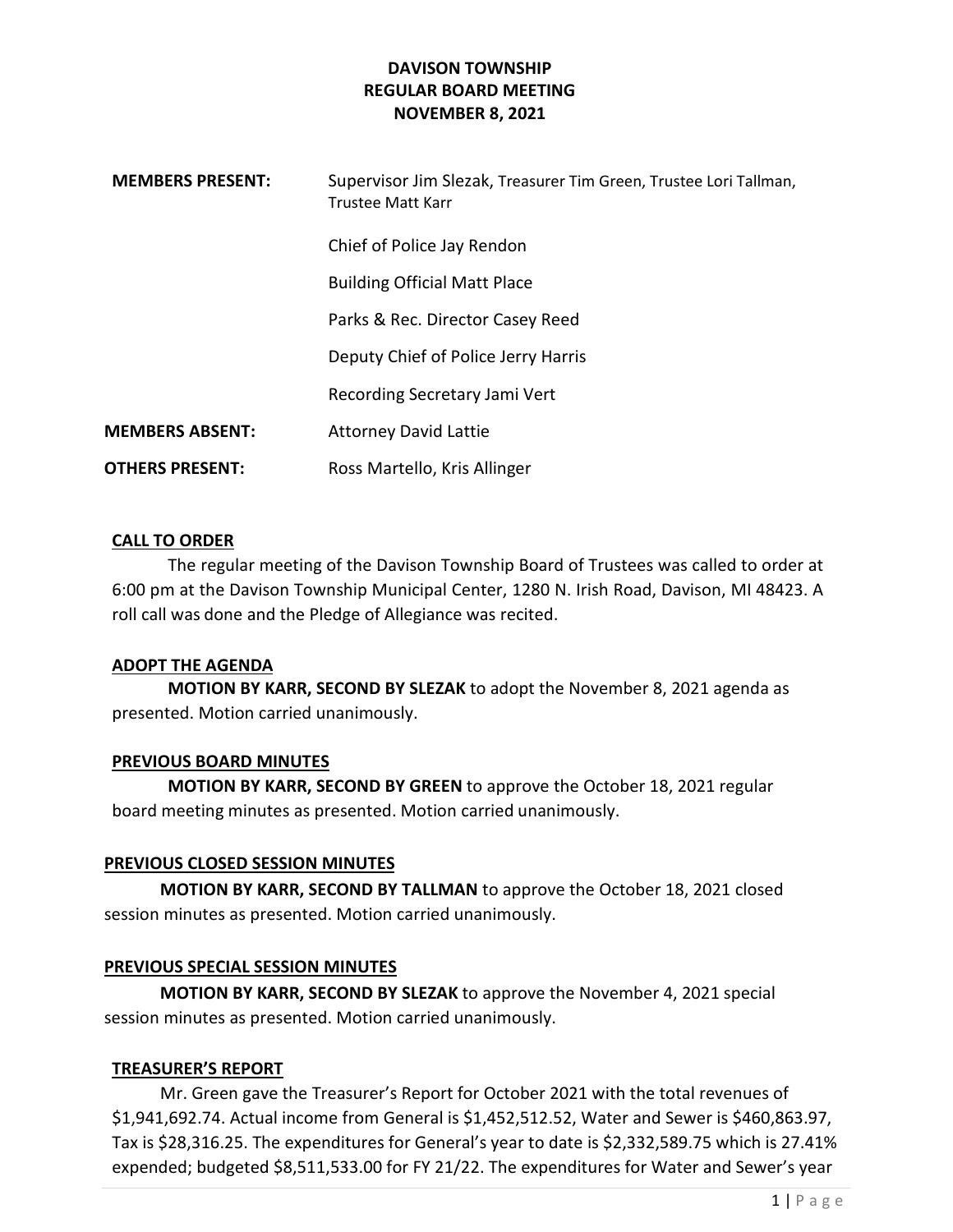### DAVISON TOWNSHIP REGULAR BOARD MEETING NOVEMBER 8, 2021

to date is \$2,095,176.02 which is 29.45% expended; budgeted \$7,114,991.00 for FY 21/22.

MOTION BY KARR, SECOND BY SLEZAK to approve the October 2021 Treasurer's Report as presented. Motion carried unanimously.

### APPROVE BOARD EXPENDITURES

 Mr. Slezak gave the Board Expenditures Report for October 15, 2021 through November 3, 2021 with the total expenses of \$684,945.44.

MOTION BY GREEN, SECON BY KARR to approve payment of the Board Expenditures as presented. Roll Call: Green – yes; Slezak – yes; Karr – yes; Tallman – yes; Motion carried unanimously.

### UNFINISHED BUSINESS

None.

## DEPARTMENT REPORT & INFORMATIONAL ITEMS

Supervisor's Update – Congratulate Pat Miller on winning this past election; sworn in as soon as the election gets certified.

Clerk's Update – None.

 Police Chief Update – Participated in four (4) Trunk-or-Treat events; Cops and Cans food drive with Davison Highschool Key Club will participate at Meijer on Saturday, November 13, 2021 from 10-2 to fill police cruisers with donated can items and deliver them to the Eastern Michigan Food Bank; Police are participating in the No-Shave-November.

 Parks Director Update – October was busy as we had Trunk-or-Treat; over 700 participants; multiple field trips; multiple rentals; helped with Ireland's Dream; finished winterizing the parks; 2/3 sold out in the horse drawn carriage ride; lots of walk-ins we can take.

 Building Official Update – Issued 29 permits; total construction cost value of \$909,287.00; total billed revenue of \$13,256.00 for the month of October 2021.

### PUBLIC COMMENT PERIOD

The public comment period opened up at 6:07 P.M.

 Ross Martello – 8111 O'hara Dr. Davison, MI – wants to discuss solar panels on the front of my house; need to be granted a variance so that way it can happen or change the ordinance so that it is possible; looking for a way to get things moving forward; other Townships have granted variances for this; whatever I have to do to get this moving, I'll do it; Consumer's is not going to grant me extension forever and will pull my permits if nothing happens soon.

Kris Allinger – 9359 Lochmoor Dr. Davison, MI – I'm a private contractor for cleaning the Davison Township Office Building; have been highly praised for doing a great job cleaning; December 2019 started cleaning the building; once covid happened I took it upon myself to clean all the touch areas; put myself in danger with no extra pay at that; never took time off cleaning; Slezak and myself had a conversation before sorry it was months ago about getting paid more; shame on me for thinking Slezak would draw up a contract; on a month to month I get paid \$1010.00; my paycheck was short with no explanation on why it was short; when I need to have my service covered I have talked with the girls in the Police department and they cover